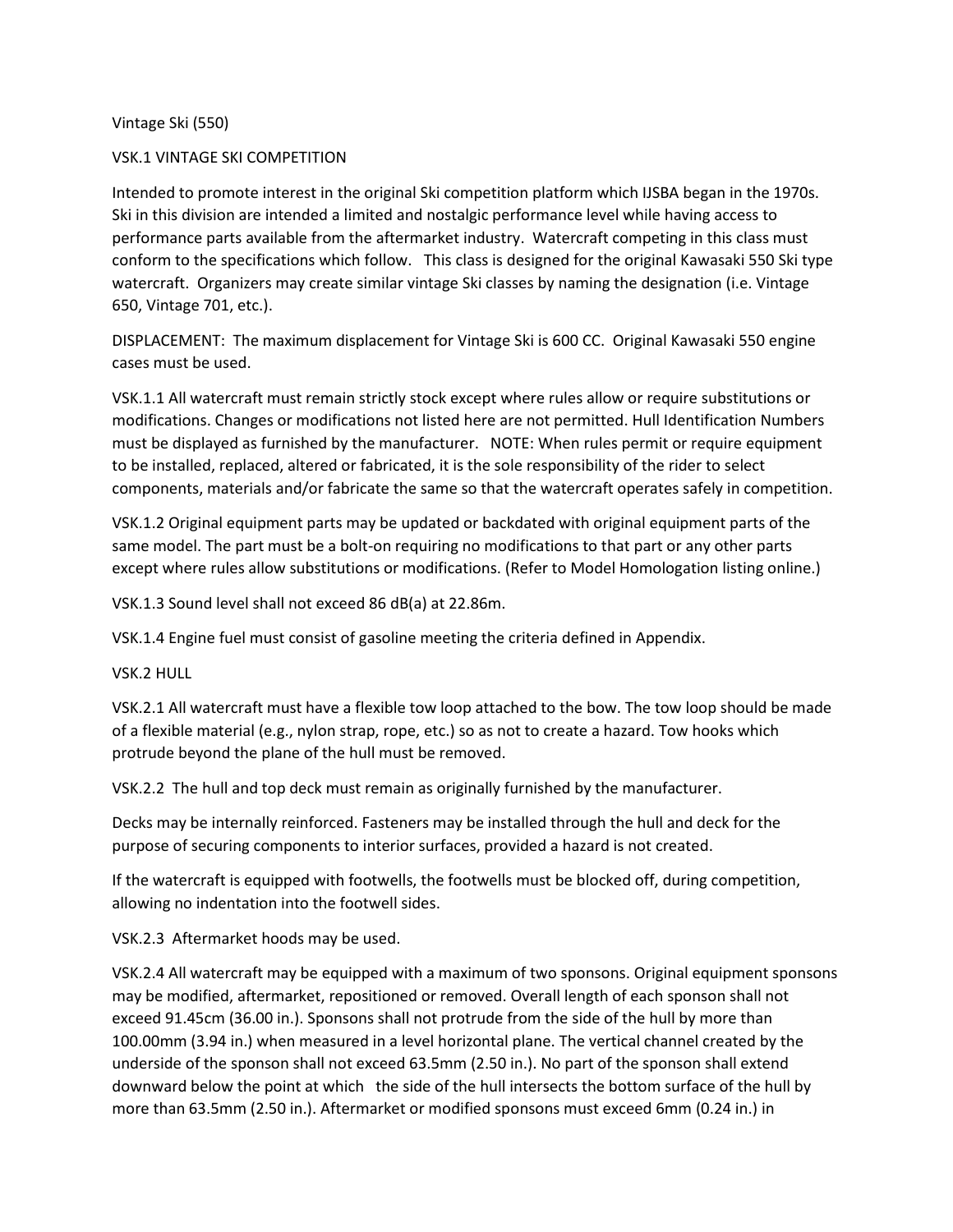thickness. All leading edges must be radiused so as not to create a hazard. Sponsons may not be attached to the planing surfaces of the hull. Fins, rudders, skegs and other appendages that may create a hazard will not be allowed. (See diagrams in Appendix.) Sponsons may be attached to the inside of the bond flange, but no part of the sponson may extend more than 38.00mm (1.50 in.) below the lower part of the bond flange (bumper removed). Sponsons attached to the inside of the bond flange shall not protrude outside the bond flange (bumper removed) when measured in a level horizontal plane.

The decision of the Technical Director and/or Race Director regarding modifications will be final. Any question regarding the legality of modifications should be directed to the IJSBA or IJSBA affiliate prior to use in competition.

VSK.2.5 Intake grate may be modified or aftermarket. Intake grate is required and must be the fulllength type with at least one bar running parallel to the drive shaft. Grates may not extend more than 12.00mm (0.47 in.) below the flat plane of the pump intake area of the hull. All leading edges must be radiused so as not to create a hazard.

VSK.2.6 Pump cover plate may be modified or aftermarket. An extension may be added to the rear of the plate but shall not exceed the width of the original equipment plate. Modified and aftermarket plates must not extend more than 100.0mm (3.94 in.) beyond the end of the original equipment plate. The extension must be connected to the radiused portion of the pump plate so as not to create a hazard. (See diagram in Appendix.) Fins, rudders, skegs and other appendages that may create a hazard will not be allowed.

VSK.2.7 Aftermarket fixed-position trim tabs may be used. Original equipment trim plates that are detachable from the hull may be removed or replaced when installing aftermarket trim tabs. Trim tabs cannot exceed the width of the planing surface or extend rearward more than 100.00mm (3.94 in.) beyond the end of the original planing surface. Manual or automatic trim tabs attached to the hull or ride plate are not allowed. All hull extensions mounted on the hull's transom will be considered as a trim tab. All edges must be radiused so as not to create a hazard. Fins, skegs, rudders and other appendages that may create a hazard are not allowed.

VSK.2.8 Replacement bumpers may be used provided a hazard is not created.

VSK.2.9 A soft, flexible water-spray deflector may be attached to the hull sides or to the bond flange provided a hazard is not created. No part of the deflector may extend beyond the perimeter of the original equipment bumper or side moldings as measured by a plumb line.

VSK.2.9 Handlebar, throttle, throttle cable, and grips may be modified or aftermarket. Handlebar cover may be modified or removed. Aftermarket switches and switch housings may be used. Steering shaft, steering shaft holder and handlebar holder may be aftermarket. The handlebar must be padded at the mounting bracket or, if it has a crossbar, the crossbar must be padded. Aftermarket steering cables will be allowed.

Handlepole (and mounting bracket) may be modified or aftermarket provided it functions as originally designed. Handlepole attaching point may be reinforced.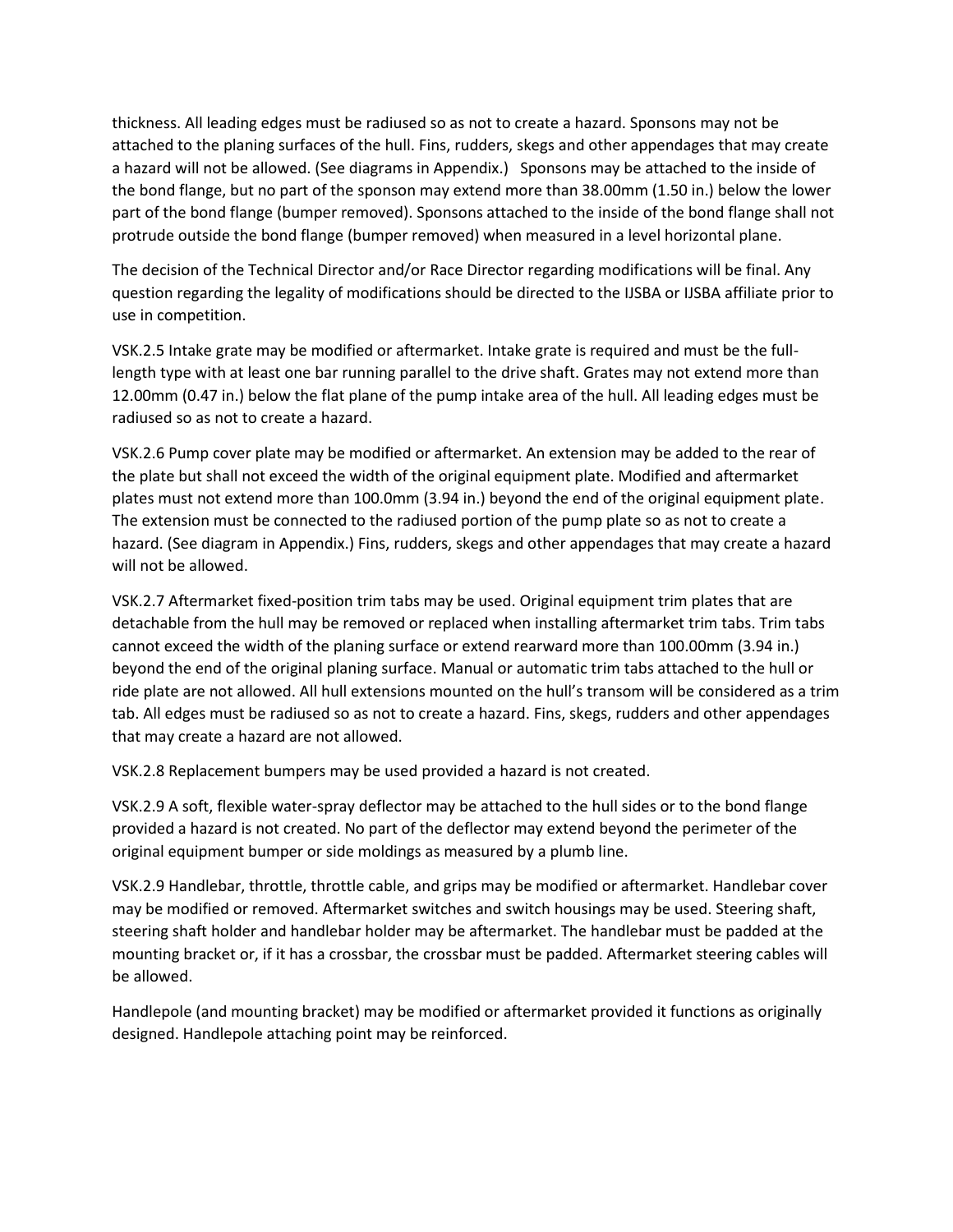VSK.2.10 Padding and/or mat kits may be added and custom painting is allowed. The surface finish of any metal component outside the area above the hull bond flange may be polished, shot peened or painted.

VSK.2.11 Original bilge pump may be modified or disconnected. Aftermarket bilge draining systems that do not create a hazard are allowed.

VSK.2.12 Engine compartment foam may be removed, modified or aftermarket. Only floatation foam within the engine compartment may be removed. Only foam that can be removed without modification to any other part or parts, except where rules allow the parts to be modified, is allowed. Parts may not be relocated based on the removal of the foam. The hull's inner liner or deck may not be cut or modified to remove foam. Removal of foam between layers of the hull and/or deck is not allowed.

VSK.2.13 Engine compartment ventilation tubes may be modified, aftermarket, relocated on the original equipment ducting, or removed. Inlet and outlet openings may not be enlarged (i.e., when the tube is removed, the opening may not be larger than stock). Vents may be shielded or plugged. No other modifications to the hood will be allowed.

VSK.2.14 Handles, drop-in type storage buckets, bolt-on type mirrors and gauges may be modified, aftermarket or removed provided a hazard is not created. Drop-in type buckets are defined as being able to be removed without the use of any tool. Other than for the use of fasteners and the placement of allowable relocated parts (i.e., ECU), the bulkhead may not be modified.

VSK.2.15 Ballast weight may be added within the normally exposed areas of the hull to alter the handling of the watercraft provided a hazard is not created. Only weight consisting of constant mass (i.e., water or other fluid is not allowed) that does not require the modification or relocation of any parts will be allowed unless such modification or relocation is specified by other rules.

## VSK.3 ENGINE

VSK.3.1 Engines may be bored. Aftermarket piston assemblies are allowed. Engine displacement must not exceed class designation. The number, type, and placement of rings on piston may be changed. At the IJSBA World Finals, the default Vintage Ski Class is for the 550 Kawasaki Ski and the maximum displacement allowed is 600cc.

VSK.3.2 Crankcases must remain OEM manufacturer except where changes are allowed. Intake and exhaust ports may be modified. Port diameters and shapes may be changed. Internal modifications to the fuel, oil and/or water exposed surfaces are allowed. Bearing and seal surfaces may not be modified. Filler material may be added to hollow pockets in the base gasket areas. Ignition/stator mounting area modifications are limited to spot facing, drilling and tapping threads for the purpose of mounting an aftermarket or modified ignition system.

Additional carburetor pulse line fittings may be installed. Crankcase drain system may be removed or plugged. Additional mounting holes, not to exceed 10.00mm (0.40 in.) diameter, are allowed provided they do not penetrate the internal surface of the cases.

Base gasket and intake surfaces may be machined. Repairs to cracked or punctured crankcases may be made. External modifications to the crankcase finish (e.g., plating, polishing and/or painting) are allowed for cosmetic purposes only. No other external modifications or external repairs will be allowed.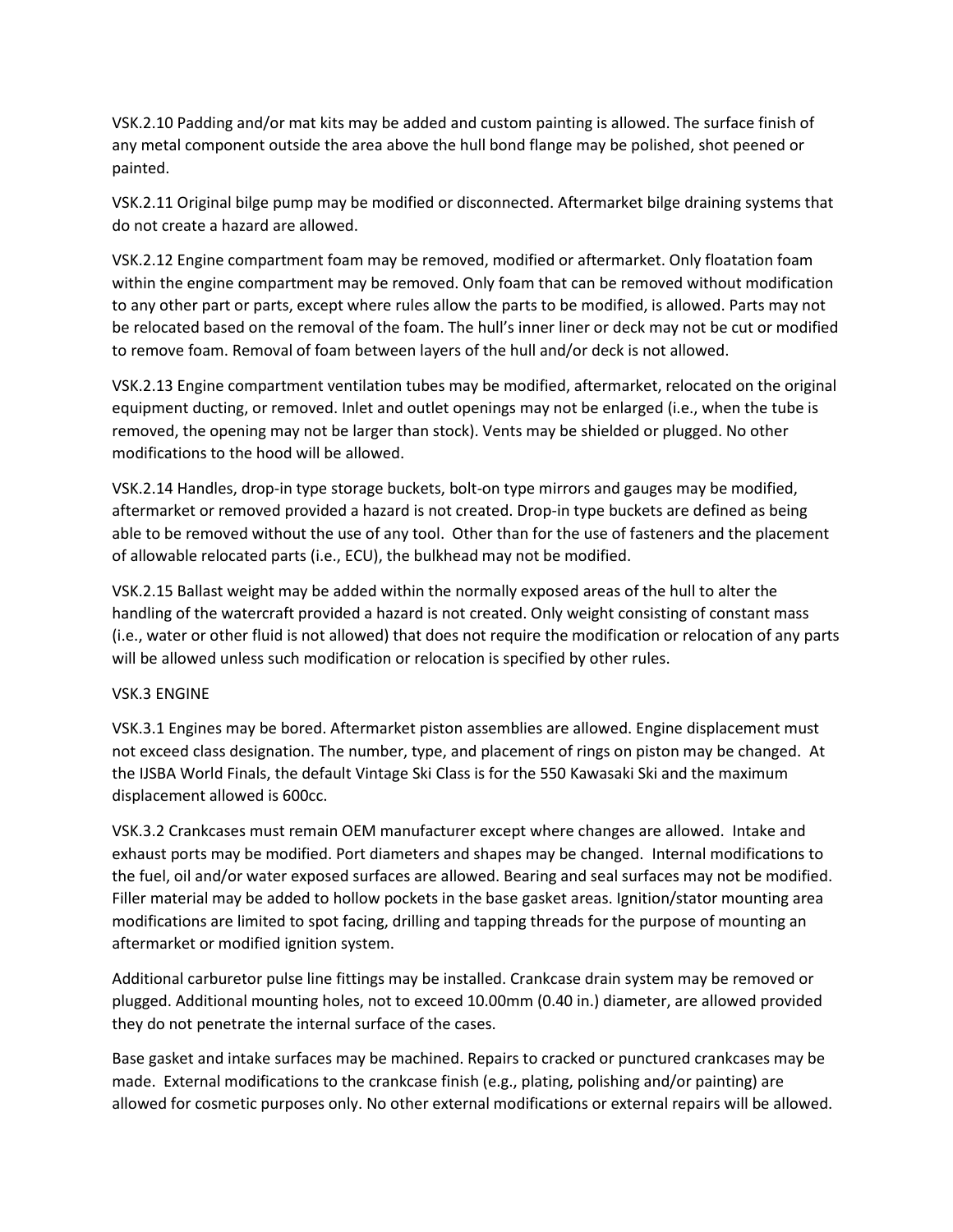VSK.3.3 Cylinder and cylinder head may be modified or aftermarket.

VSK.3.4 Crankshaft assembly may be modified or aftermarket. Stroke and rod length may be changed.

VSK.3.5 Engine bed and motor mounts may be modified or aftermarket.

VSK.3.6 Engine gaskets may be modified or aftermarket.

VSK.3.7 Exhaust system (i.e., manifold, head pipe, expansion chamber, waterbox, muffler(s), etc.) may be modified or aftermarket. Through-hull exhaust may be modified or aftermarket, providing a hazard is not created. Exit location of the exhaust gases may be relocated to the transom below the bond flange. No tuned portion of the exhaust system shall protrude outside the hull.

VSK.3.8 Cooling system may be modified or aftermarket. Aftermarket cooling lines and water bypass systems may be used. Bypass fittings may be modified, aftermarket and/or relocated but must be directed downward and/or rearward so as not to create a hazard for other riders. Any valves used within the entire cooling system must be of the fixed type or automatic (e.g., thermostats, pressure regulators, solenoids, etc.). Manually controlled devices (by any means of actuation) that alter the flow of cooling water during operation are not allowed. Cooling system flush kits are allowed.

VSK.3.9 Replacement starter motor and bendix may be used.

VSK.3.10 Oil-injection system may be disconnected or removed.

VSK.3.11 Replacement of general maintenance parts (e.g., spark plugs, spark plug wires, spark plug caps, wiring, water hoses, fuel lines, clamps and fasteners) shall not be restricted to original equipment. Stripped threads can be repaired.

## VSK.4 AIR/FUEL DELIVERY — TWO-STROKE

VSK.4.1 Carburetor(s) may be modified or aftermarket provided they do not vent or spill fuel at any attitude with or without the engine running. The number of venturis cannot exceed the number of cylinders. No slide-type carburetors. Aftermarket primer may be used. Intake manifold assembly may be modified or aftermarket. Aftermarket crankcase pressure operated fuel pumps may be used. Fuel fillers may be relocated internally.

VSK.4.2 Modified or aftermarket vapor/air separators must not exceed 2 in. x 6 in., and must have a return line to the fuel tank open at all times. Additional fuel reservoirs may not be used. Aftermarket or modified electric fuel pumps, not exceeding 4 psi, may be used. When the engine is shut off or stops, the fuel pump must automatically stop. No manually operated on/off-type fuel pumps are allowed.

VSK.4.3 Aftermarket fuel-injection systems are allowed provided the following regulations are adhered to: High-pressure fuel hose meeting SAE J30R9 must be used; A.N. threaded-type fittings or equivalent and non-removable, crimped-type clamps must be used on the high-pressure portion of the system (i.e., hose clamps, tie wraps, etc. are not allowed); only metal-type fuel filters may be used on the high pressure portion of the system; all other in-line filters must be installed on the low-pressure portion of the system. When the engine is shut off or stops, the fuel pump must automatically stop. No manually operated on/off-type fuel pumps are allowed.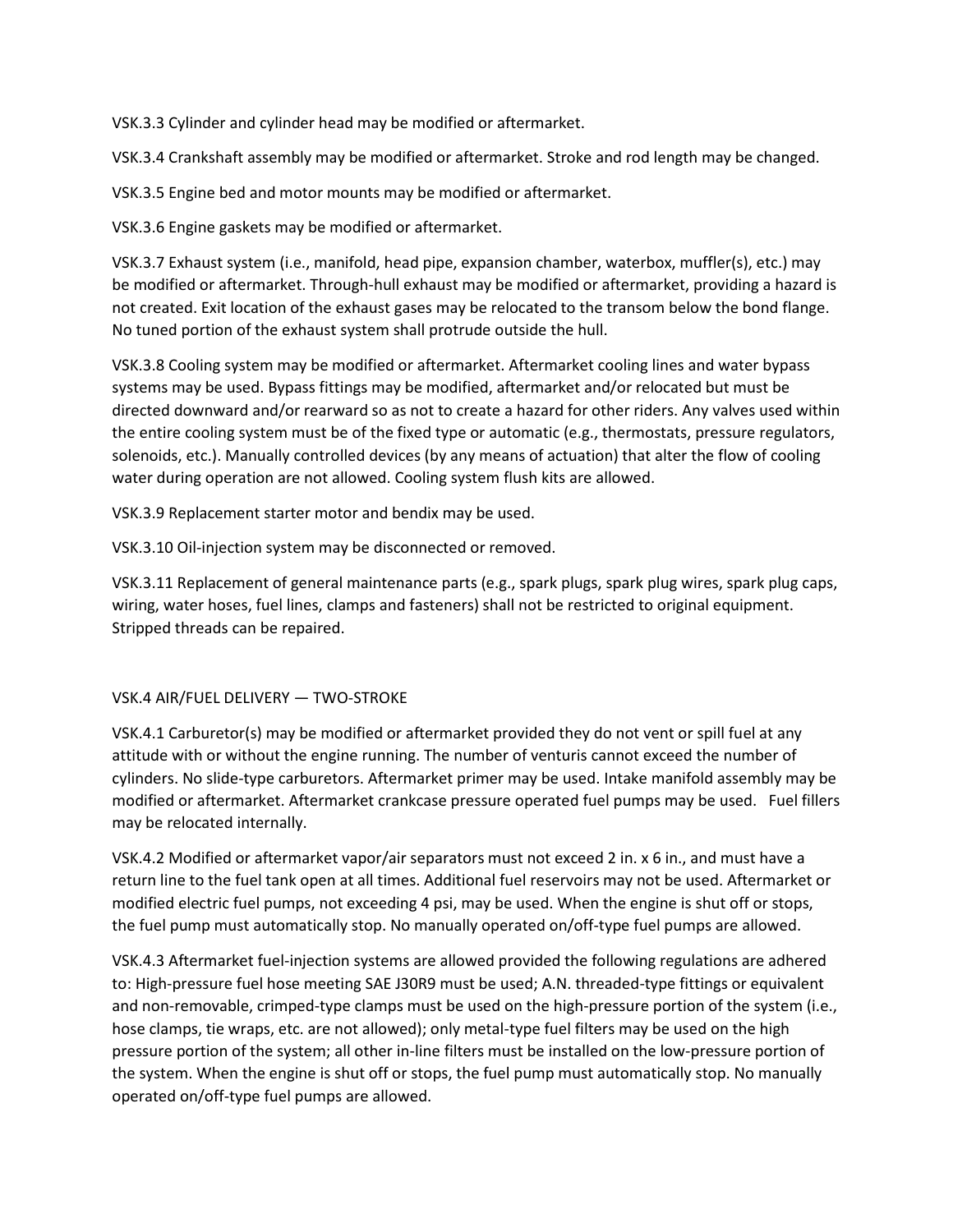VSK.4.4 The entire fuel system is a closed system. The watercraft must not vent or spill fuel at any attitude with or without the engine running. The fuel tank shall not be restricted to the original equipment, as supplied by the manufacturer, so long as the replacement is an unmodified tank from another homologated PWC and the tank fits securely in the watercraft without causing a hazard. Original equipment fuel filler and relief valve must be used and cannot be modified. The fuel pickup, fuel filter and fuel petcock may be removed and/or aftermarket parts may be used. Additional fuel filters may be used and fuel cell foam may be added to the original equipment fuel tank. Fuel tank filler cap may be modified or aftermarket provided a hazard is not created. Aftermarket fuel tanks not coming from another homologated PWC may be allowed by the race director so long as it is demonstrated that the aftermarket fuel tanks meet or exceed the strengths and safety standards of an OEM fuel tank.

VSK.4.5 Flame arrester(s) which satisfy United States Coast Guard, SAE-J1928 Marine or UL-1111 Marine backfire flame arrester test standards must be installed. Aftermarket flame arresters satisfying one of these test standards are allowed. Intake silencer may be removed.

VSK.4.6 Reed valve assemblies may be modified or aftermarket.

VSK.5 IGNITION AND ELECTRONICS — TWO-STROKE

VSK.5.1 RPM limiter function may be bypassed or eliminated. CDI unit may be modified or aftermarket. Ignition timing may be changed. Modifications to the original equipment ignition pickup mount will be allowed. Original equipment charging system must be used. No other ignition system modifications will be allowed.

VSK.5.2 The original electronic control unit may be modified or aftermarket so long as it does not offer any additional inputs or outputs than the original unit, and it must connect with the original

connections. No additional sensors may be added (e.g., exhaust gas temperature, detonation sensors, etc.). Engine temperature sensors may be disabled.

VSK.5.3 Flywheel cover may be modified to accept a crankshaft-end bearing support.

VSK.5.4 Replacement batteries are allowed but must fit into the original equipment battery box and be securely fastened.

VSK.5.5 Relocation of electrical components (e.g., battery, box or housing) is allowed in order to fit an aftermarket exhaust system (only the strict minimum needed). Modification will be subject to Race/Tech Directors' approval.

## VSK.6 DRIVELINE -- TWO STROKE

VSK.6.1 Impeller housing, stator vane assembly, pump mounting plate and/or pump shoe may be modified or aftermarket. No titanium driveshaft, impeller housing or stator vane assemblies. Impeller may be modified or aftermarket. Pump nozzle and directional nozzle may be modified or aftermarket. Overall length of the complete pump and nozzle assembly may be no more than 50.00mm (1.97 in.) longer than original equipment.

VSK.6.2 Aftermarket nozzle-trim systems may be used.